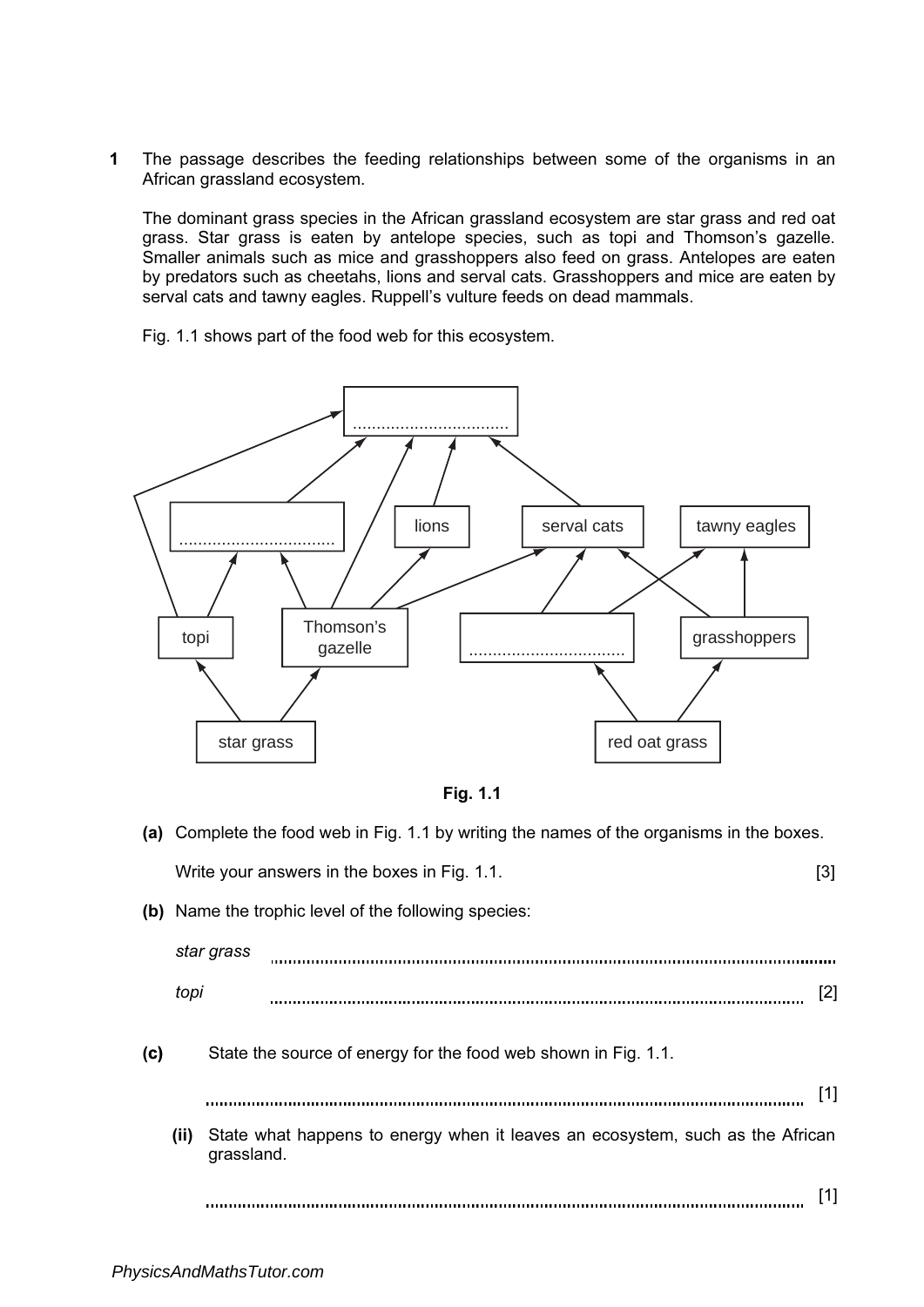(d) Nutrients are recycled in ecosystems but energy is not recycled.

Explain why there are no more than four trophic levels in the ecosystem shown in Fig. 1.1.

[3] (e) Fish, such as salmon reared in fish farms, are fed on high protein food made from animals. When eating this food, these fish are feeding as secondary consumers. Discuss the disadvantages of farming fish, such as salmon, for human food. 

[3] 

[Total: 13]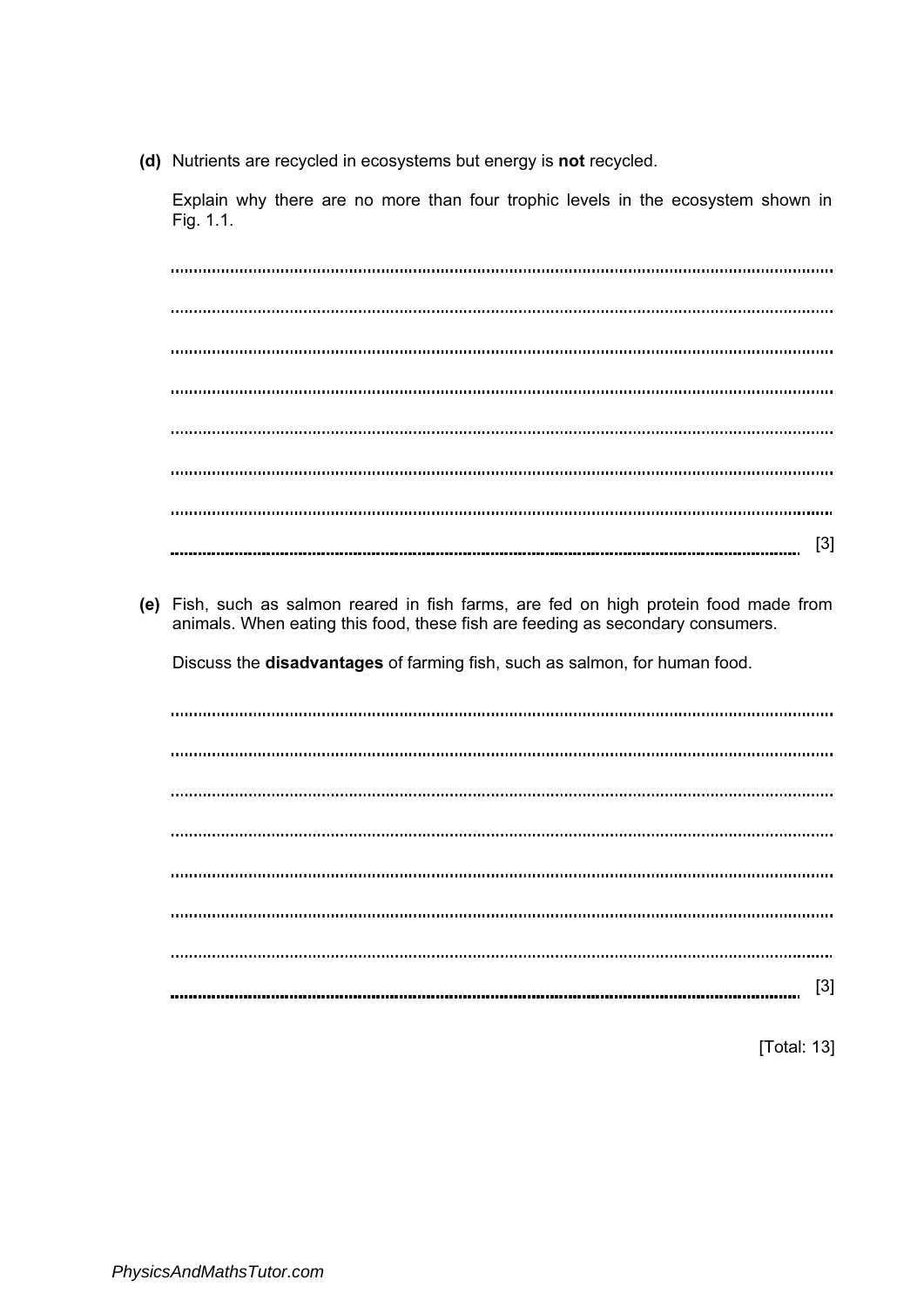2 The brown plant hopper is a serious insect pest of rice. Spraying with pesticides is a common way to control it. However, brown plant hoppers have become resistant to pesticides.

Fig. 6.1 shows the effect of spraying pesticides against populations of this insect pest.





(a) Define the term population.

. . . . . . . . . . [2]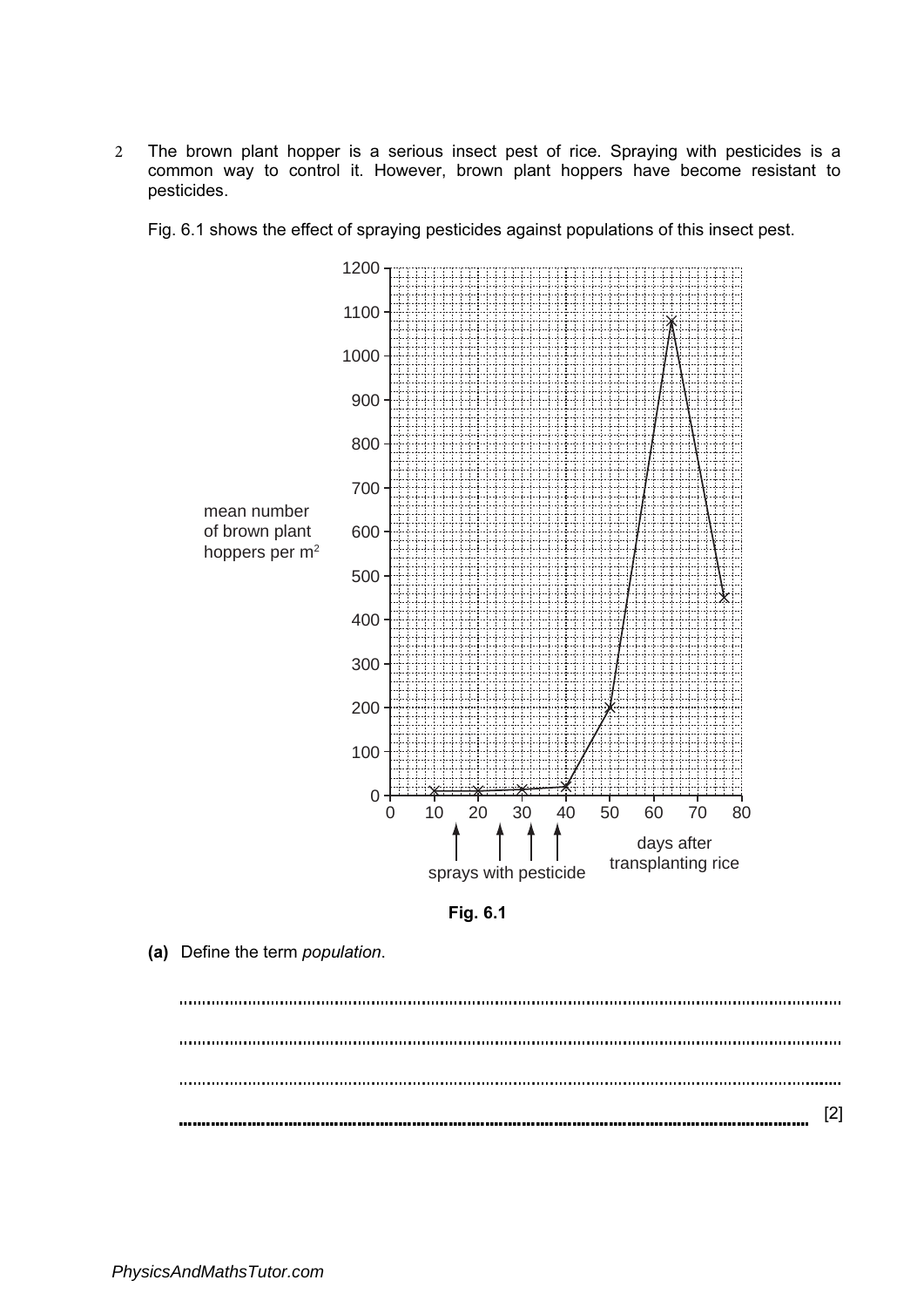(b) Use Fig. 6.1 to describe the effect of pesticides on populations of the brown plant hopper.

[3] 

(c) Some pesticides used against insects kill them on contact. Others are systemic pesticides.

Explain how these systemic pesticides kill insects.

[2]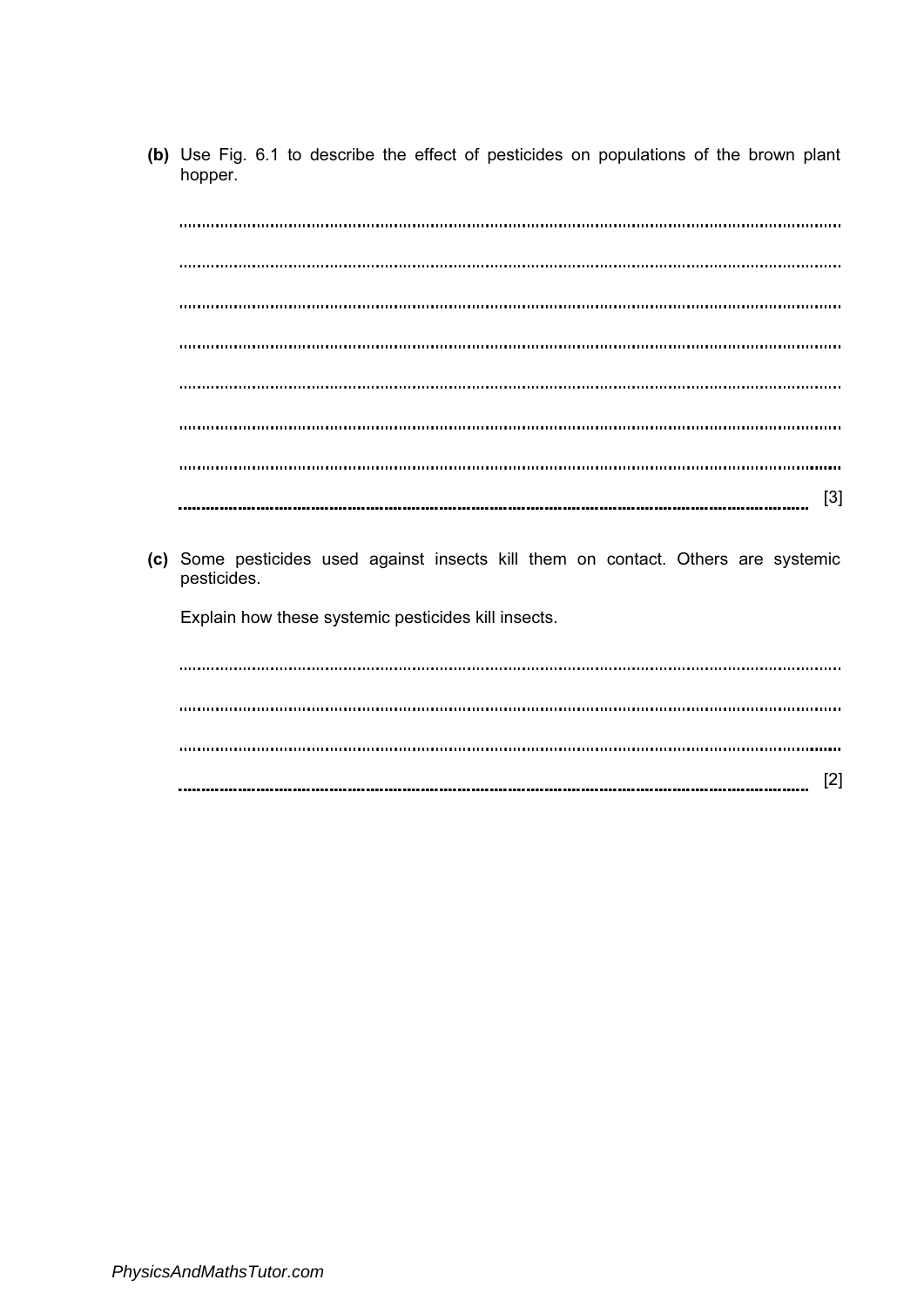(d) As an alternative to spraying pesticides, some farmers use predatory animals, such as the hunting spider, Lycosa pseudoannulata, to control brown plant hoppers.

During an investigation into the effectiveness of this method, brown plant hoppers were put into cages in rice fields. The plant hoppers could not leave the cages but were able to feed. Predators, such as hunting spiders, could enter some of the cages to feed.

Fig. 6.2 shows the change in numbers of brown plant hoppers in these cages over a period of time.



Fig. 6.2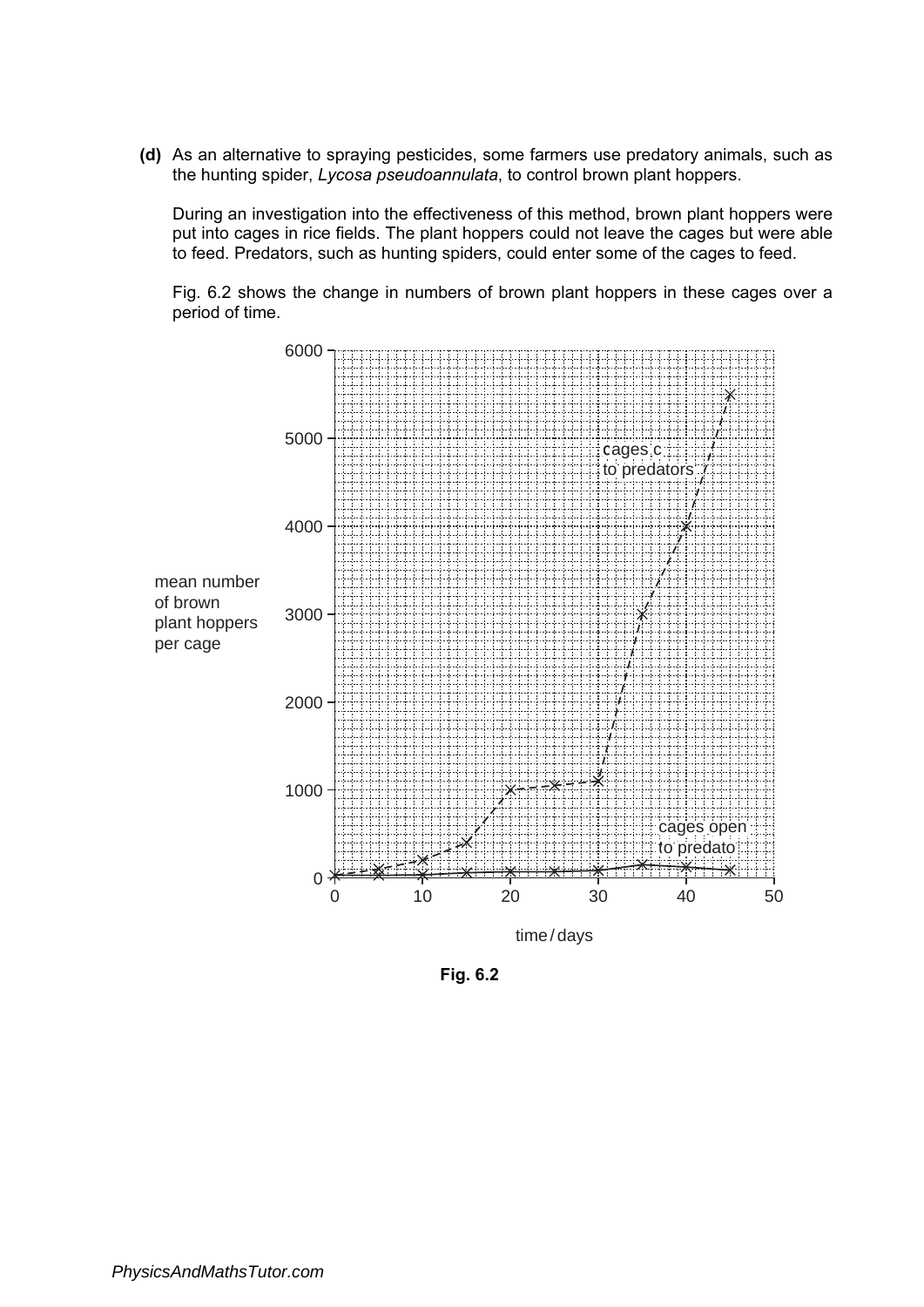Use the information in Fig. 6.2 to explain the advantages of using predators, such as spiders, to control brown plant hoppers.

| $[3]$                                                               |
|---------------------------------------------------------------------|
| (e) Rice growing has involved the destruction of forests.           |
| Describe the long-term effects of deforestation on the environment. |
|                                                                     |
|                                                                     |
|                                                                     |
|                                                                     |
|                                                                     |
|                                                                     |
|                                                                     |

| [Total: 14] |
|-------------|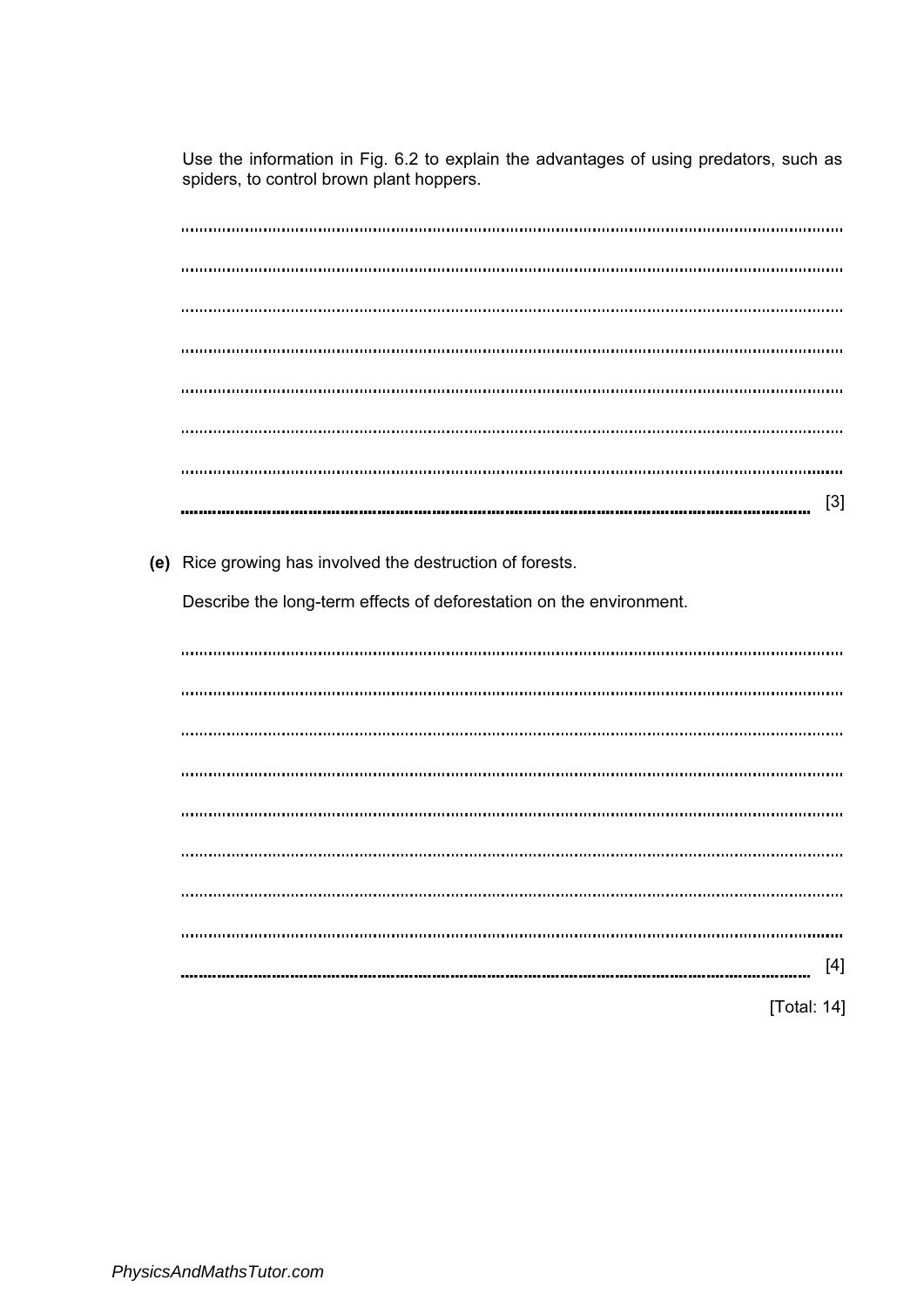3 Fig. 5.1 shows the processes involved in the manufacture of yoghurt.

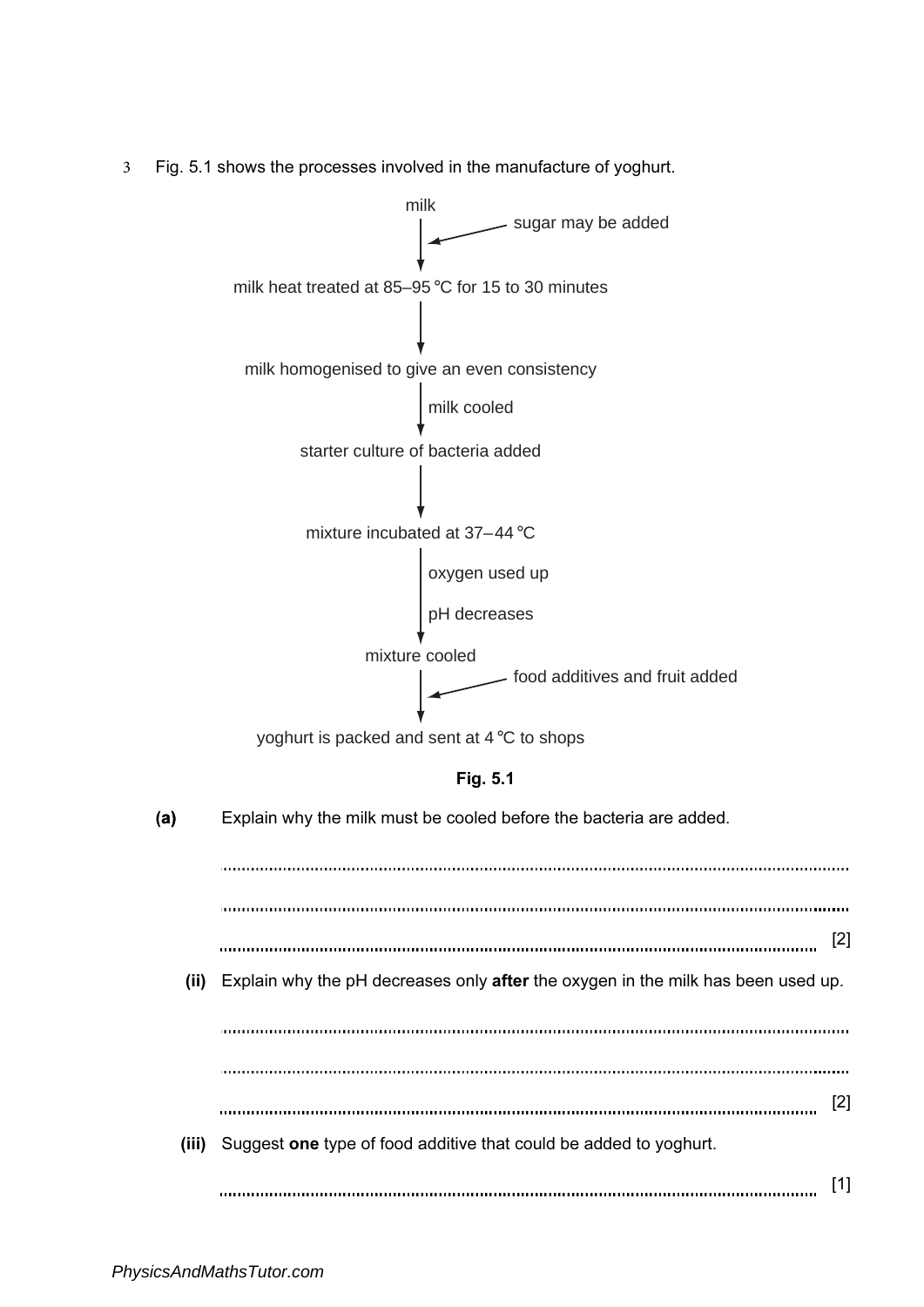The starter culture contains two species of bacteria, Streptococcus thermophilus and Lactobacillus bulgaricus.

Fig. 5.2 shows the growth of these bacteria during the production of yoghurt.



Fig. 5.2

(b) Using your knowledge of population growth and the factors that affect it, describe **and** explain the growth of S. *thermophilus*, as shown in Fig. 5.2.

| [5] |
|-----|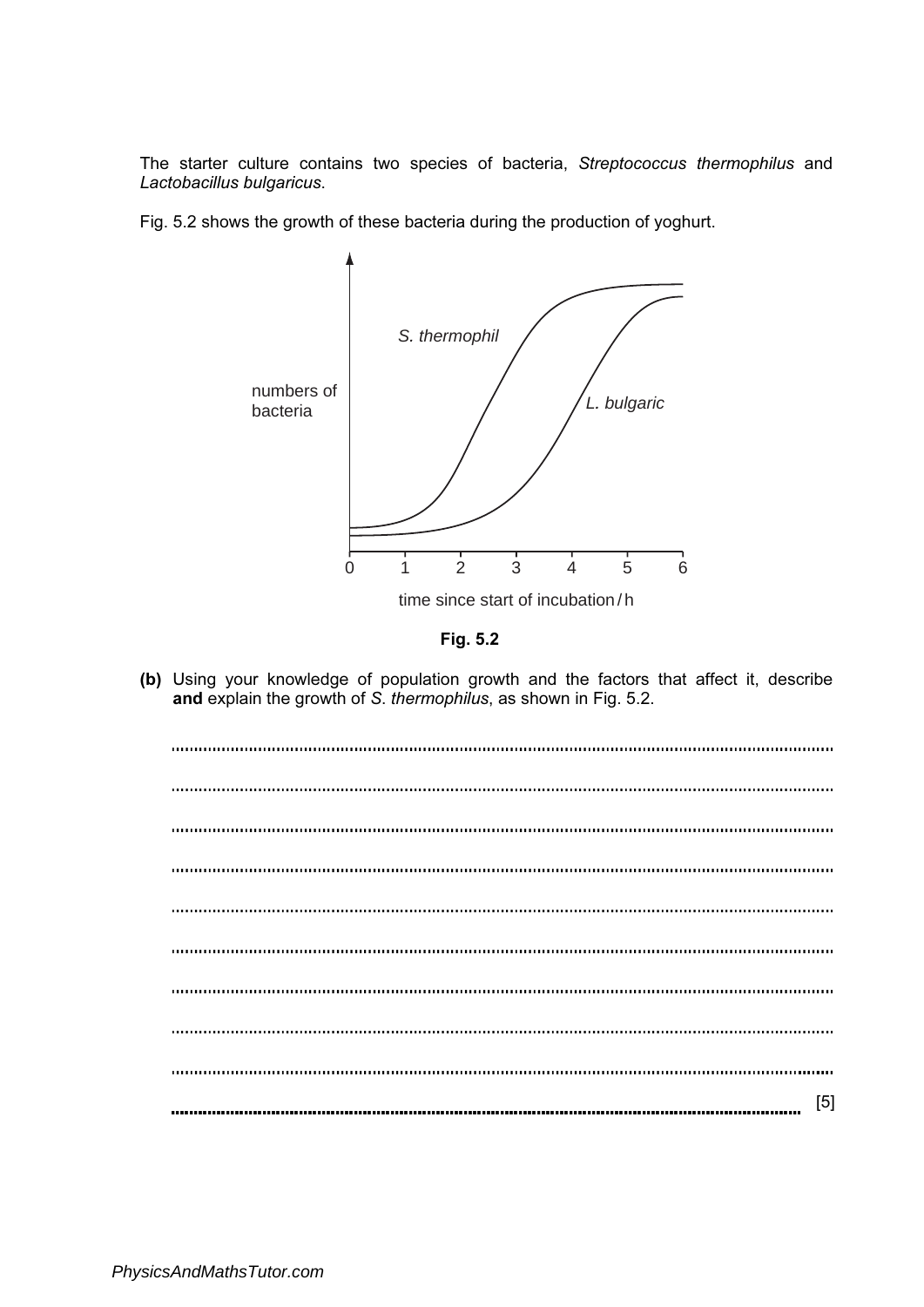(c) Suggest why the numbers of L. bulgaricus do not start to increase until after the increase in the numbers of S. thermophilus.

[2]

[Total: 12]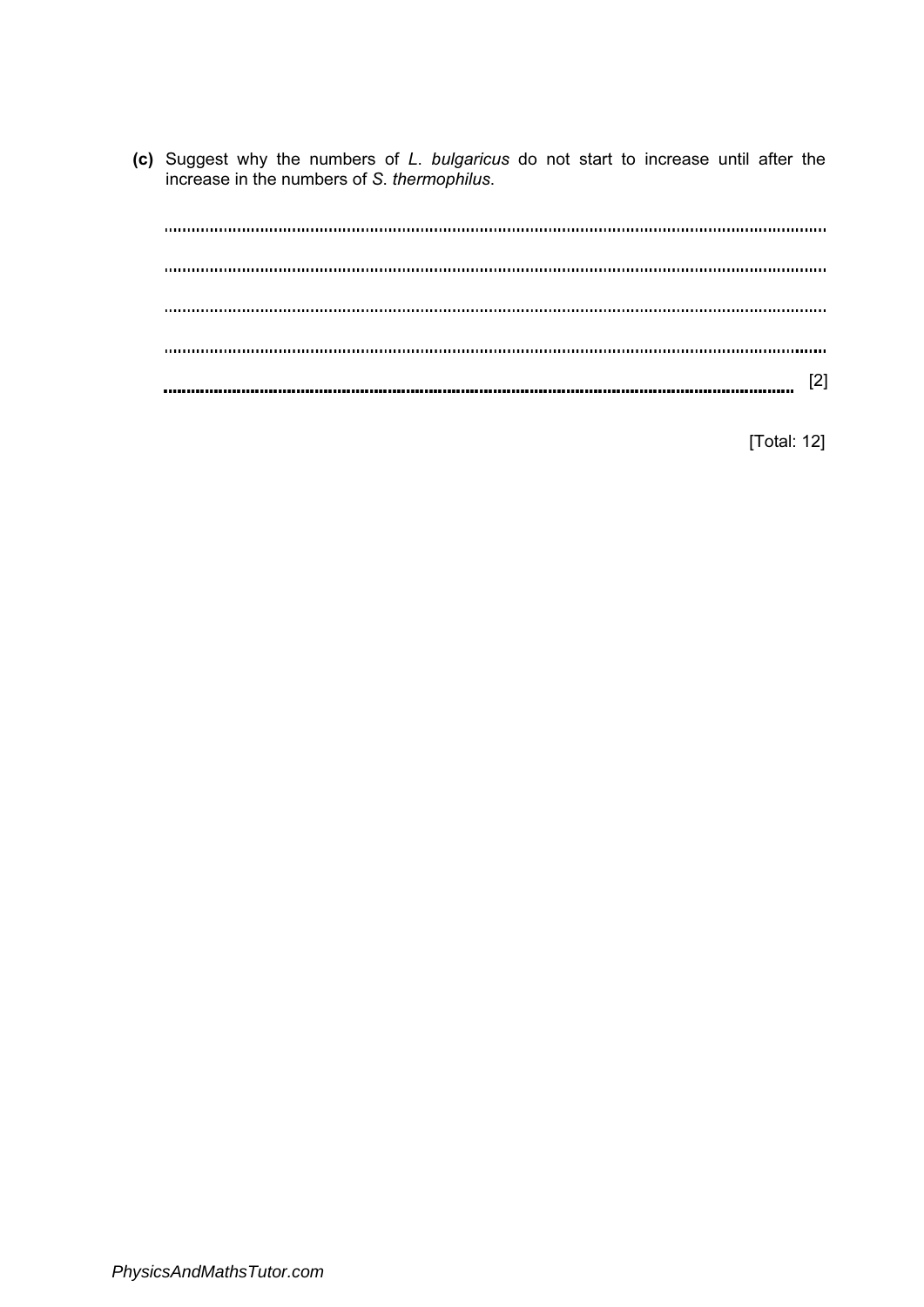4 Marine conservationists are concerned that fish stocks in the sea are decreasing. Drastic measures will have to be taken to stop the extinction of many fish species.

Fig. 5.1 shows a marine food web. Tuna are large carnivorous fish that are an important human food. Dolphins may be caught in fishermen's nets and die.



Fig. 5.1

(a) State the names given to trophic levels 1 and 3.

| ٠      |  |
|--------|--|
| າ<br>w |  |